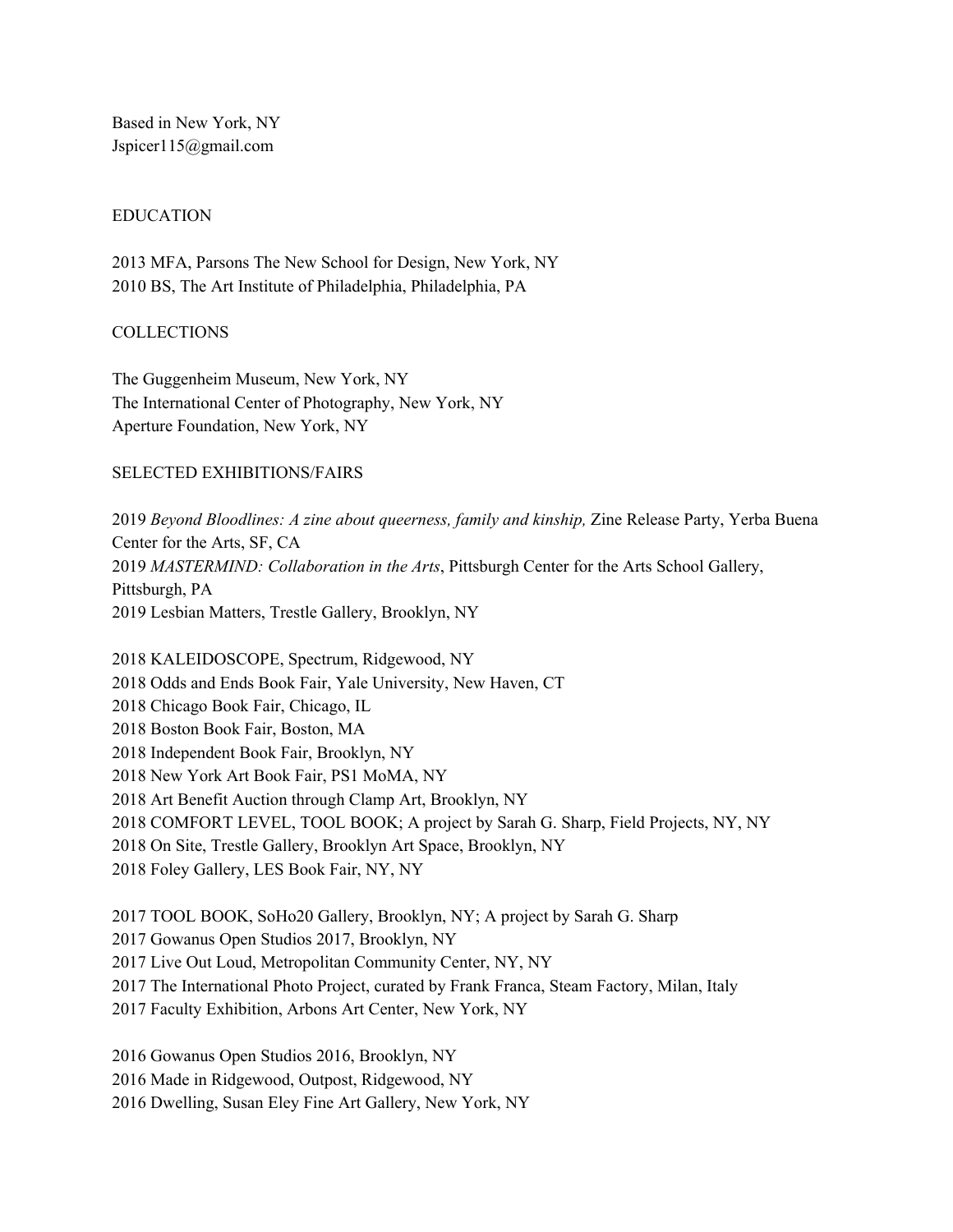Winter Salon, Trestle Gallery, Brooklyn, NY

Salonukah, Trestle Gallery, Brooklyn, NY

Gowanus Open Studios 2015, Brooklyn, NY

Small Works, Trestle Gallery, Brooklyn, NY

Bushwick IV, SLIDELUCK, Living Gallery, Brooklyn, NY

#SAVEARTSPACE: Bushwick Open Studios, Bushwick, NY

Summer Member Salon Pop-Up, Trestle Gallery, Brooklyn, NY

The Artist's Studio, BRIC, Brooklyn, NY

Gowanus Open Studios 2014, Brooklyn, NY

Camera Club of New York's 2014 Photo Benefit Auction, Affirmation Arts, New York, NY

 Women's Work, Juried by LaToya Ruby Frazier, SLIDELUCK, Alice Austen House, Staten Island, NY

Permanent Collection, Living Gallery, Brooklyn, NY

Member Salon Pop Up, Trestle Gallery, Brooklyn, NY

 SELECT FAIR Miami, Art Basel, Miami, FL Gowanus Open Studios 2013, Brooklyn, NY More of This, Less of Everything Else, Arnold and Sheila Aronson Galleries, New York, NY Parsons Festival, New York, NY Ten Plus One, Fireproof, Brooklyn, NY Align, Tyler School of Art, Philadelphia, PA

Groupshow, Counterspace Gallery Las Vegas, NV

Charterparty, Photoville 2012, DUMBO, NY

Groupshow, Subtle Rebellion Gallery, Abingdon, MD

Parts and Labor II, Parsons Festival 2012, New York, NY

Parts and Labor, Atrium Gallery Tyler School of Art, Philadelphia, PA

Annual Photography Show, Greenpoint Gallery, Brooklyn, NY

In Focus, ASMP member juried show, University of the Arts, Philadelphia, PA

PUBLICATIONS

*Sea(see)*, published by +krisgravesprojects, New York, NY

# BIBLIOGRAPHIES WEB/PRINT

 *Check out Pride Diaries: NYC's Worldwide LGBTQ Photo Restrospective*, Attitude, UK *World Pride Photo Journal*, NYCgo, NY, NY *Beyond Bloodlines: A zine about queerness, family and kinship*, co-edited by Marcela Pardo Ariza and Irwin Swirnoff, SF, CA *Body Intimacy in Sea(see)*, Velvet Eyes Zine, UK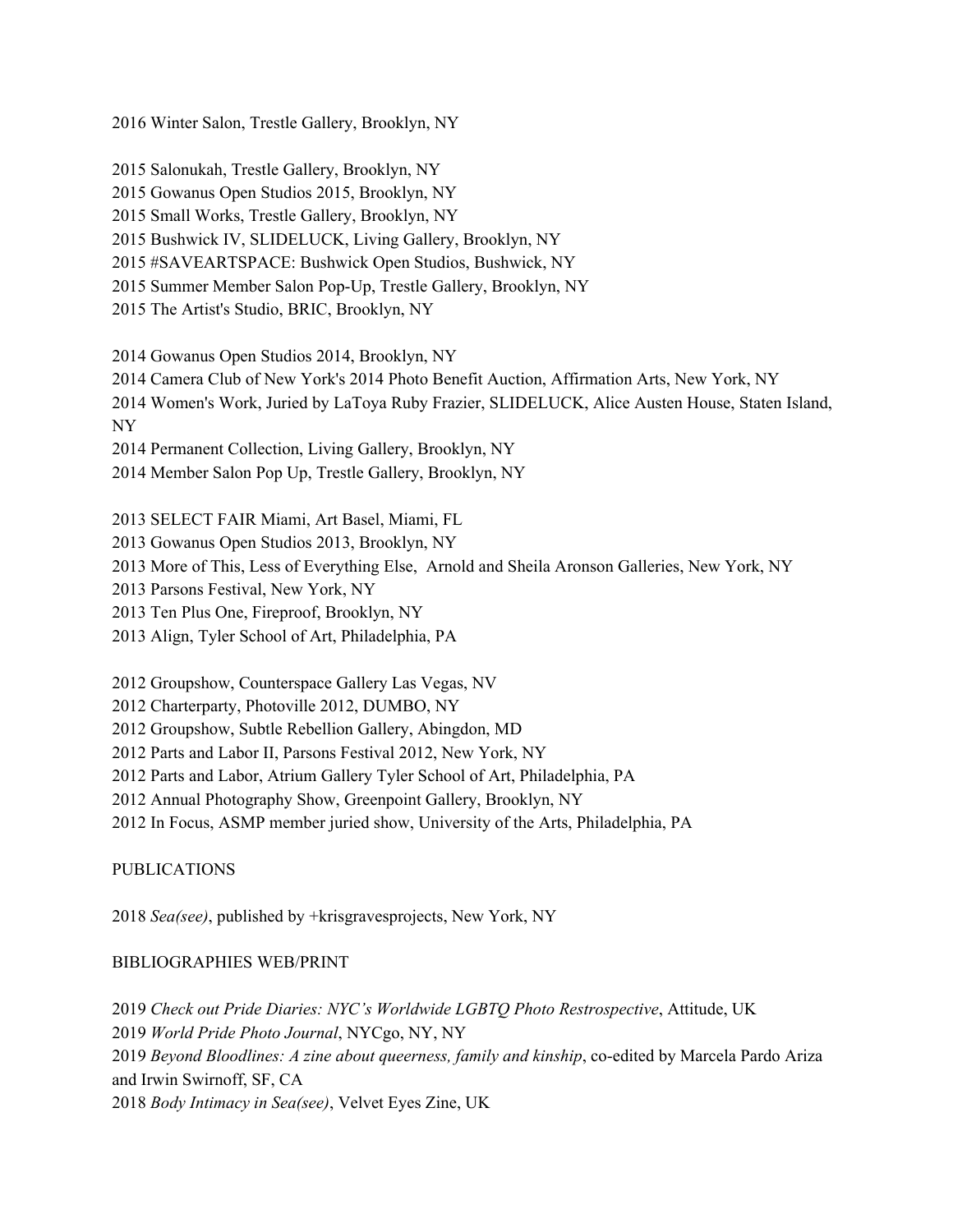*A photographers intimate chronicle of her first romantic relationship with a woman*, Photo Booth; The New Yorker, NY, NY *The only photographs you need to see from the past month*, Dazed Magazine, UK *Touching and tender photographs of a woman's same sex love*, Art & Photography Feature, Dazed Magazine, UK Tool Book Project, NY, NY 405 Art; Art Spotlight: Art & Culture Featured Artist, Ain't Bad Magazine, Savannah, GA Juliet Art Magazine, International Photo Project, Milan, Italy Featured Artist, Issue 11, Incandescent Zine, Portland, OR SVA: Continuing Education Blog: Faculty views: *Untitled* (Gender Representation) *The Human Body Issue*, F-stop Magazine *Dwelling*, Musee Magazine Group Exhibition Telling Stories, Issue #74, F-Stop Magazine Aint-Bad Magazine, Vol. 3 No. 2 Self-ie! Featured Artist, Rinse: Telling Stories Behind Photography Interview, The Raw Book, Philadelphia, PA

Featured Artist, Ain't Bad Magazine, Savannah, GA

# AS PUBLISHER/EDITOR:

 *Seasons of a Dyke*, WMN Zine, NY, NY *Recommended from Leslie-Lohman Museum of Art, [January-February,](https://files.persona.co/90541/Recommended-from-Leslie-Lohman-Museum-of-Art-January-February-2020-.pdf) 2020*, [Leslie-Lohman](https://files.persona.co/90541/Recommended-from-Leslie-Lohman-Museum-of-Art-January-February-2020-.pdf) [Museum](https://files.persona.co/90541/Recommended-from-Leslie-Lohman-Museum-of-Art-January-February-2020-.pdf) of Art, NY, NY *Wmn Zine: What It Means To Be A 'Rural [Lesbian](https://www.autostraddle.com/wmn-zine-what-it-means-to-be-a-rural-lesbian/)*, Autostraddle, Lauren Parker, CA *Pencil Sharpener: Print's New Home For Rural Lesbians*, Stephanie Ucci, Broken Pencil, CA *Insta Crush: WMN Zine Wants To Hear From Rural Dykes ASAP!*, Autostraddle, NY, NY

# AWARDS/RESIDENCIES

 Wassaic Project, Wassaic, NY (*forthcoming*) Benaco Arte, Brescia, Italy Fellowship Residency, Soaring Gardens, Lerman Charitable Trust, Laceyville, PA Vermont Studio Center, Johnson, VT Recent Graduate Residency, Brooklyn Art Space, Brooklyn, NY Contemporary Artist Center at Woodside, Troy, NY

# FACULTY/INSTRUCTOR POSITIONS

current Adjunct Faculty, The College of New Jersey, Hamilton, NJ

Education Manager, The Americas, Magnum Photos, New York, NY

current Adjunct Faculty, School of Visual Art, New York, NY

current Adjunct Faulty, The International Center of Photography, New York, NY